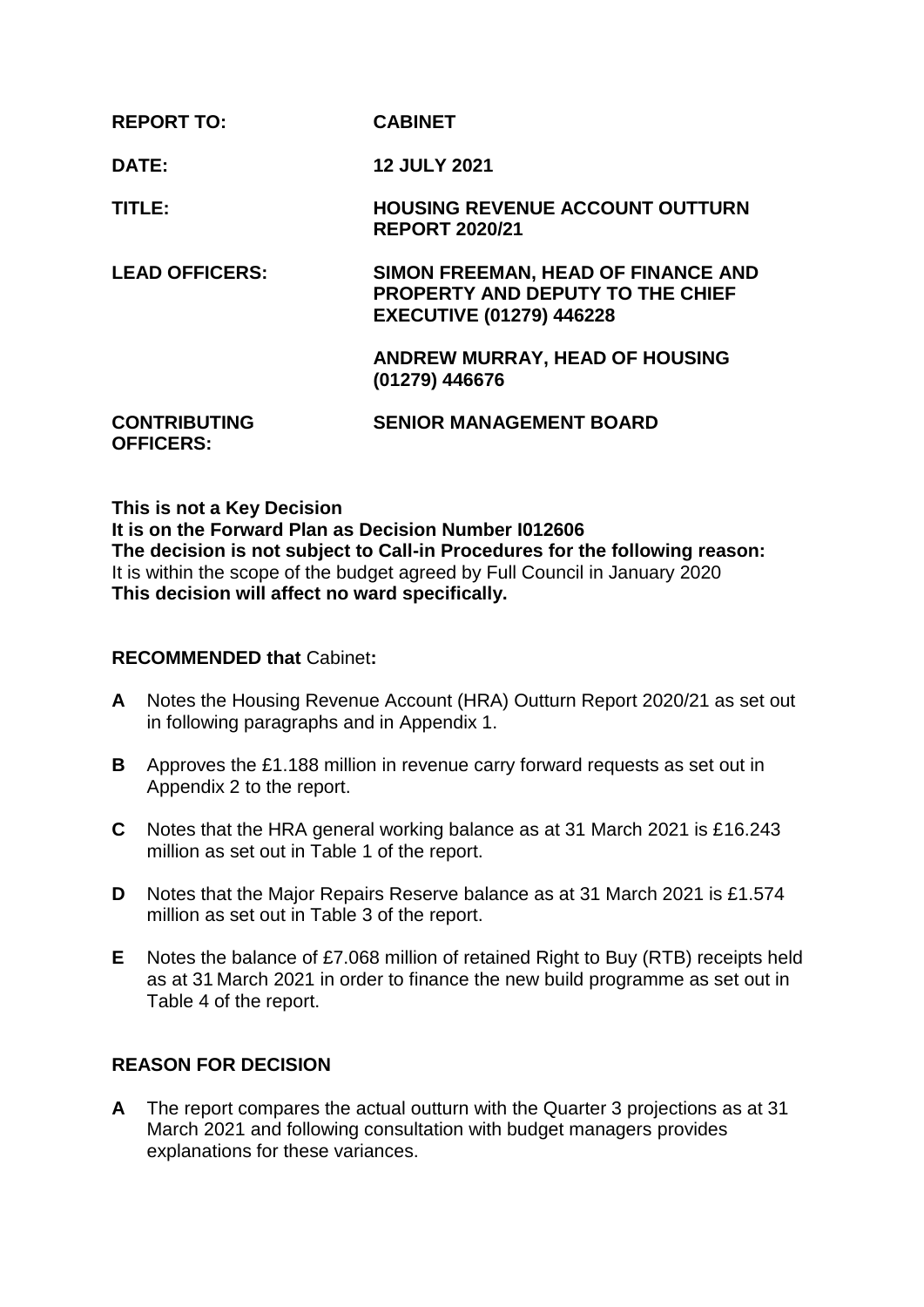**B** The report also provides details of the retained Right to Buy (RTB) capital receipts available as at 31 March 2021. This information will be used to bring forward plans for future new build schemes in order to provide much needed affordable housing.

# **BACKGROUND**

- 1. In January 2021 Cabinet approved the revised 2020/21 HRA Budget together with the 2021/22 budget and capital programme. The revised budget deficit of £9.760 million was prepared following consultation with budget managers and in conjunction with the HRA 30 year business plan and the medium term financial strategy. This is due to be updated in 2021/22.
- 2. In March 2021 Cabinet compared the revised 2020/21 budget with the forecast outturn and due to the delays caused by Covid-19 restrictions and other operational changes it was anticipated that the budget deficit would be £2.458 million.

# **ISSUES/PROPOSALS**

#### **HRA Budget 2020/21 – Outturn**

3. Set out in Appendix 1 is a comparison of Quarter 3 forecast outturn with the actual outturn. Following consultation with budget managers explanations for the variances are as follows.

### **Expenditure - Operational**

- 4. General Management Underspent £895,000
	- a) There is an underspending on employee costs due to the recruitment processes to the of Housing Technical Services and Asset Management teams being suspended due to the pandemic. The underspending in respect of current vacancies has been partly offset by the cost of agency staff.
	- b) During to the Covid-19 pandemic there has been very little or no movement of tenants during the year. Consequently, budgets such as tenant's removal expenses, and moving incentives are underspent. As Covid-19 restrictions are lifted it is anticipated the movement of tenants will increase in 2021/22 and this is the reason for the carry forward request.
- 5. Special Management Underspent £775,000
	- a) When the Quarter 3 monitoring report was prepared, budget managers were anticipating the lifting of the Government ban on the eviction of tenants for the non-payment of rent. The lifting of the ban would have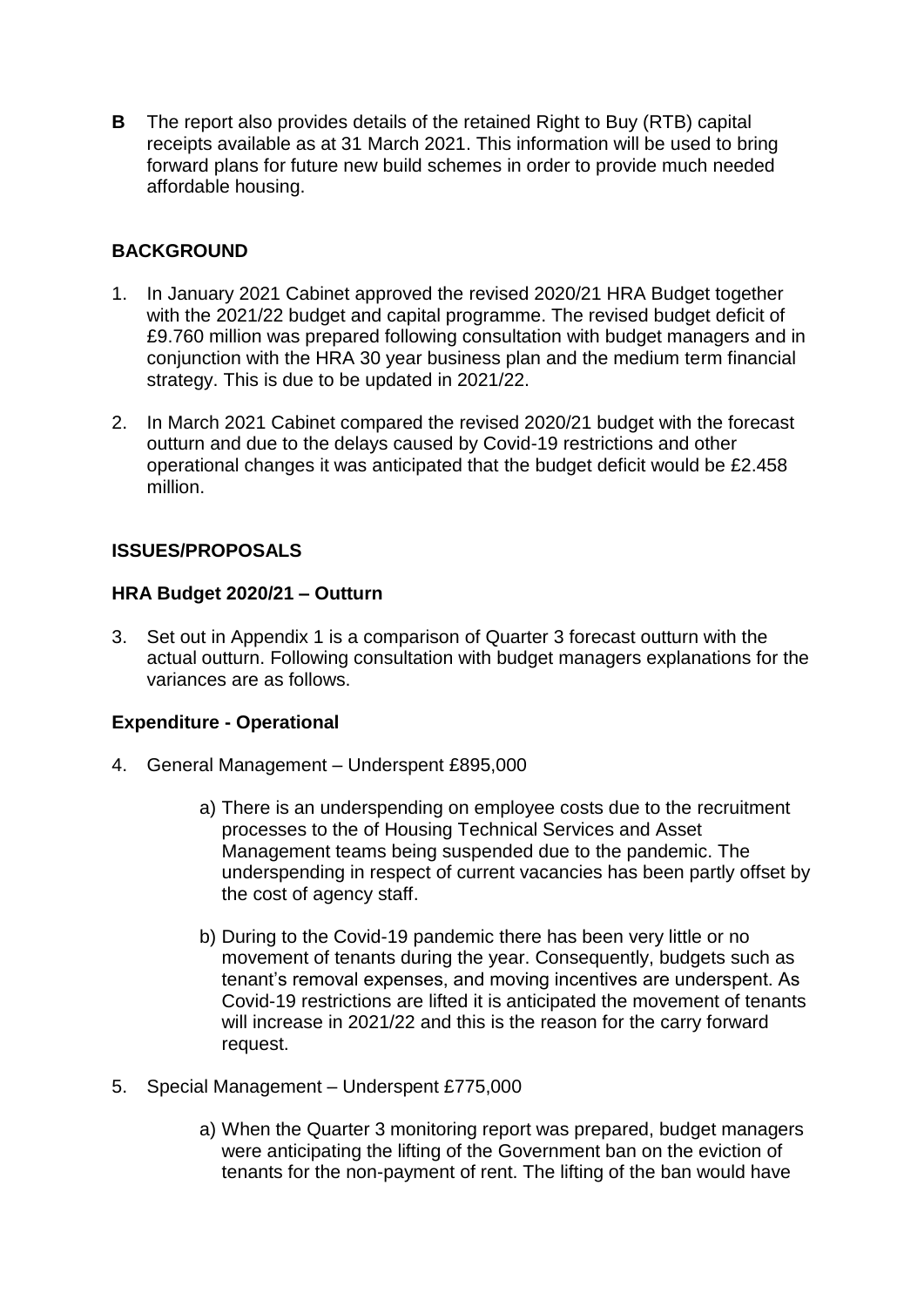inevitable resulted in increased evictions and increased pressure on the homelessness temporary accommodation budget.

- b) As part of the governments "everyone in" initiative, part funded by the Government the Council were able to source alternative accommodation without the need for the use of Temporary Accommodation along with the support and housing advice provided throughout the pandemic, That has meant that many households have remained/retained their settled accommodation.
- c) All of these factors including the impact of the pandemic has meant that there is an underspend on the Temporary Accommodation budget of £560,000. However there is an expectation that as the moratorium on evictions has recently lifted and normal services resume there will be an increase in homeless approaches which will result in the need for increased temporary accommodation. The numbers in temporary accommodation increased to 284 by the 31 March 2021 and is forecast to increase each year by 2 percent.
- d) There has been a £161,000 underspend in respect of landlords lighting budget due adjustments made to electricity invoices. Initially, invoices are based on estimated invoices and the amended when actual meter readings are provided.
- 6. Repairs and Maintenance Underspent £985,000
	- a) Repairs and maintenance services are predominantly delivered by HTS (Property and Environment) Ltd (HTS) in accordance with the approved Service Agreement. However, due the Covid-19 restrictions there is a backlog of schemes for standard planned routine repairs totalling £502,450 which had not been completed by the 31 March 2021. An adjustment has been made which is contributing to the underspend. The work will be completed in 2021/22 and is included in the carry over requests.to support delivery of the HTS recovery plans. It is expected for backlog for routine and standard responsive repairs to be completed by October 2021.
	- b) There are other external companies providing specialist maintenance services. In same way that HTS has been restricted in repairs activities, other repairs providers have also been prevented from delivering services during the pandemic. This delay in completing this work has also contributed to the budget being underspent.
- 7. Provision for Bad Debts Underspent £196,000
	- a) Housing rent recovery procedures commenced in July 2020 and tenant rent and service charge rent arrears reduced by £114,418 in 2020/21 to £3.373 million, a reduction of 3.28 percent. This was not what was previously forecast and one reason is that due to the lockdown restriction tenants had more disposable income available.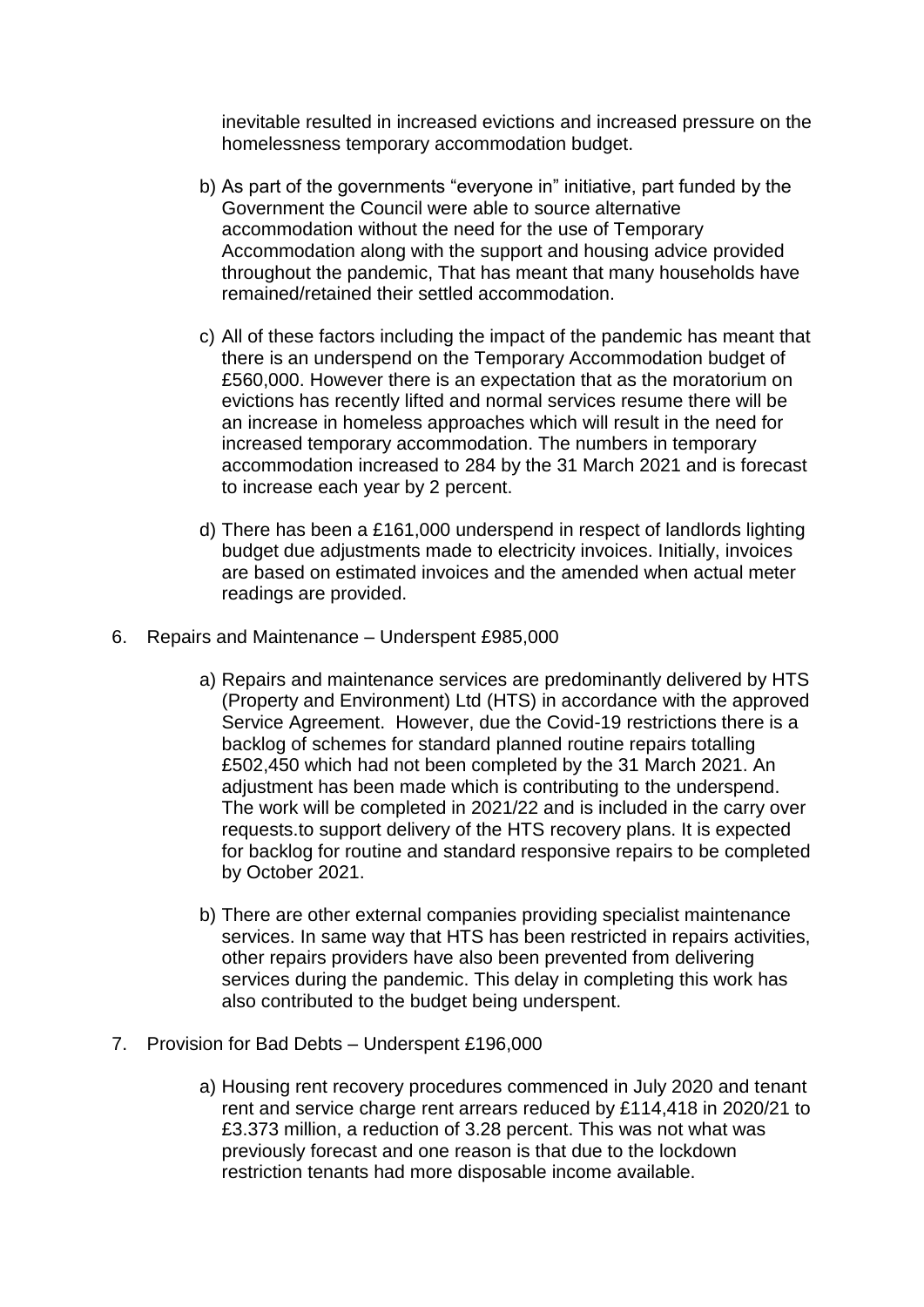- b) An adjustment was required, therefore, to the provision for bad debts which has meant that the bad debt budget has not fully been utilised. The annual bad debt provision was utilised in regards to the write off of historic former tenant debt of £245,000.
- c) In terms of performance the rent collected as a proportion of total rent charged exceeded the 98 percent target. The actual percentage achieved was 98.69 percent which is slightly lower in comparison to 2019/20 performance of 98.83 percent, a difference of 0.14 percent. In addition, large arrears cases between (£1,000/£2,000) increased during the pandemic by 42.
- d) The Government issued new guidance on rent collection procedures in July 2020. This meant that the Council's own process had to be realigned and, together with the judicial processes, means the Council is still playing catch up. This may mean that there may be ongoing delays.
- 8. Capital Charges Underspent £139,000
	- a) The house purchase and the new build capital schemes were financed by additional borrowing in 2020/21. The Quarter 3 budget monitoring report assumed the capital charges would be calculated on the full 12 months borrowing. However, as the house purchases took place in the second half of 2020/21 the capital charges have only been calculated on six months borrowing.
- 9. Dwelling Rents Adverse Variance £485,000
	- a) The Quarter 3 monitoring report forecast a favourable variance of £676,000 based on 52 rent weeks. However, week 52 commenced on Monday 29 March and contained four days income which related to 2021/22. Following consultation with the external auditors when preparing the 2019/20 financial statements, the Council were advised to make an adjustment for the number of days rent which related to the following year, In order to be consistent a similar adjustment has been made in 2020/21, but was not included in the Quarter 3 forecast. The variance relates to the four days rent in 2021/22.
	- b) The HRA 30 year business plan assumes a 1.27 percent loss of income due to properties becoming void. This equates to a loss of income of £545,000 or an average 116 properties per week. The actual loss of income due to voids in 2020/21 was £682,359 which reflects the adverse effect of the pandemic on HRA income, In addition to increased number of voids there has also been an increase in void turn round time to 40 days from 16 days in previous years.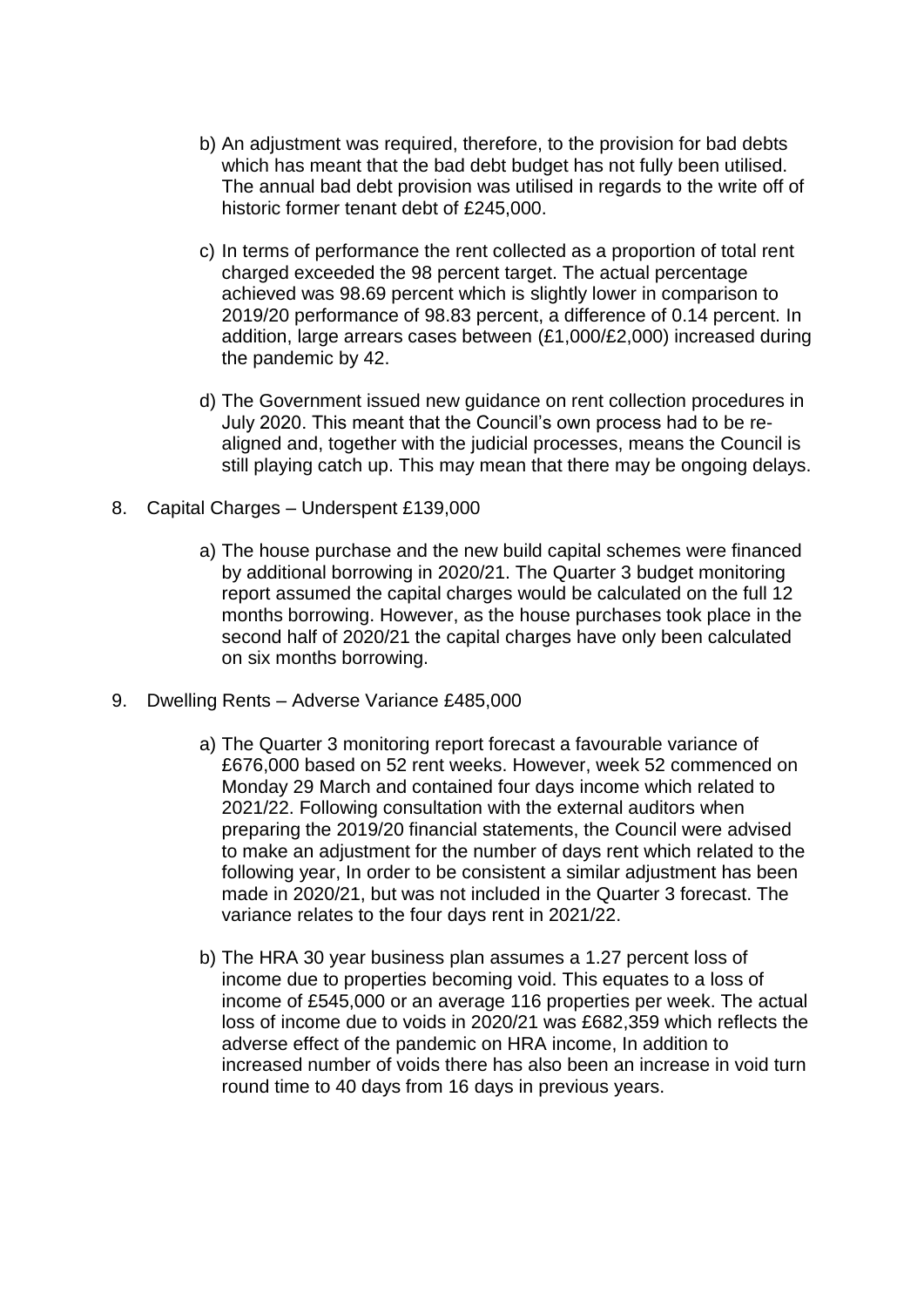- 10. Service Charges Additional Income £330,000
	- a) The Quarter 3 monitoring report forecast a £790,000 loss of service charge income as a result of services being unable to be delivered to leaseholders. However, before the actual invoices were prepared HTS confirmed that even though the work had to be re-scheduled because of the pandemic, all the services had been delivered. The invoices were prepared on this basis which resulted in the additional income.

## **HRA General Balances**

11. The HRA outturn statement in Appendix 1 shows an overall surplus of £492,000. The movement in HRA balances can be summarised as set out in Table 1 below. It should be noted that he 2018/19 account are still to be signed off by the auditor and consequently the opening balance may be subject to amendment.

| <b>Table 1 - HRA - General Working Balances</b> |                                    |        |  |
|-------------------------------------------------|------------------------------------|--------|--|
| <b>HOUSING REVENUE ACCOUNT</b>                  |                                    |        |  |
| 2019/20                                         | 2020/21                            |        |  |
| £,000                                           | <b>Narrative</b>                   | £,000  |  |
|                                                 | 13,731 Balance as 1st April        | 15,751 |  |
|                                                 | 2,020 Surplus / (Deficit) for year |        |  |
| 16,243<br>15,751 Balance as at 31st March       |                                    |        |  |

#### **HRA Earmarked Reserves**

12. The HRA has a number of earmarked reserves and the movement and balances on these reserves can be summarised as follows:

| <b>Table 2 Movement in Earmarked Reserves</b> |                |                  |                  |                |
|-----------------------------------------------|----------------|------------------|------------------|----------------|
|                                               | <b>Balance</b> | <b>Transfers</b> | <b>Transfers</b> | <b>Balance</b> |
|                                               | at at          | To               | From             | at at          |
| <b>Name of Reserve</b>                        | 31 March 2020  | <b>Reserve</b>   | <b>Reserve</b>   | 31 March 2021  |
|                                               | £              | £                | £                | £              |
| <b>Perpetuity Reserves</b>                    | 1,395,776      | 174,139          | (433, 715)       | 1,136,200      |
| <b>Insurance Fund</b>                         | 2,155,087      | 220,600          | (210, 430)       | 2,165,257      |
| <b>Insurance Claims Reserve</b>               | 617,006        | 215,165          | (136, 665)       | 695,506        |
| <b>Risk Management Reserve</b>                | 448,140        | 60,000           |                  | 508,140        |
| Housing Insurance Property Reserve            | 40,111         | 10,000           |                  | 50,111         |
|                                               |                |                  |                  |                |
| <b>Total Reserves</b>                         | 4,656,120      | 679,904          | (780,810)        | 4,555,214      |

### **Major Repairs Reserve**

13. Under the Accounts and Audit Regulations 2015 authorities are required to maintain a Major Repairs Reserve which is used to finance the core element of the Housing Capital Programme (HCP). The 2020/21 movement in the reserve can be summarised in Table 3.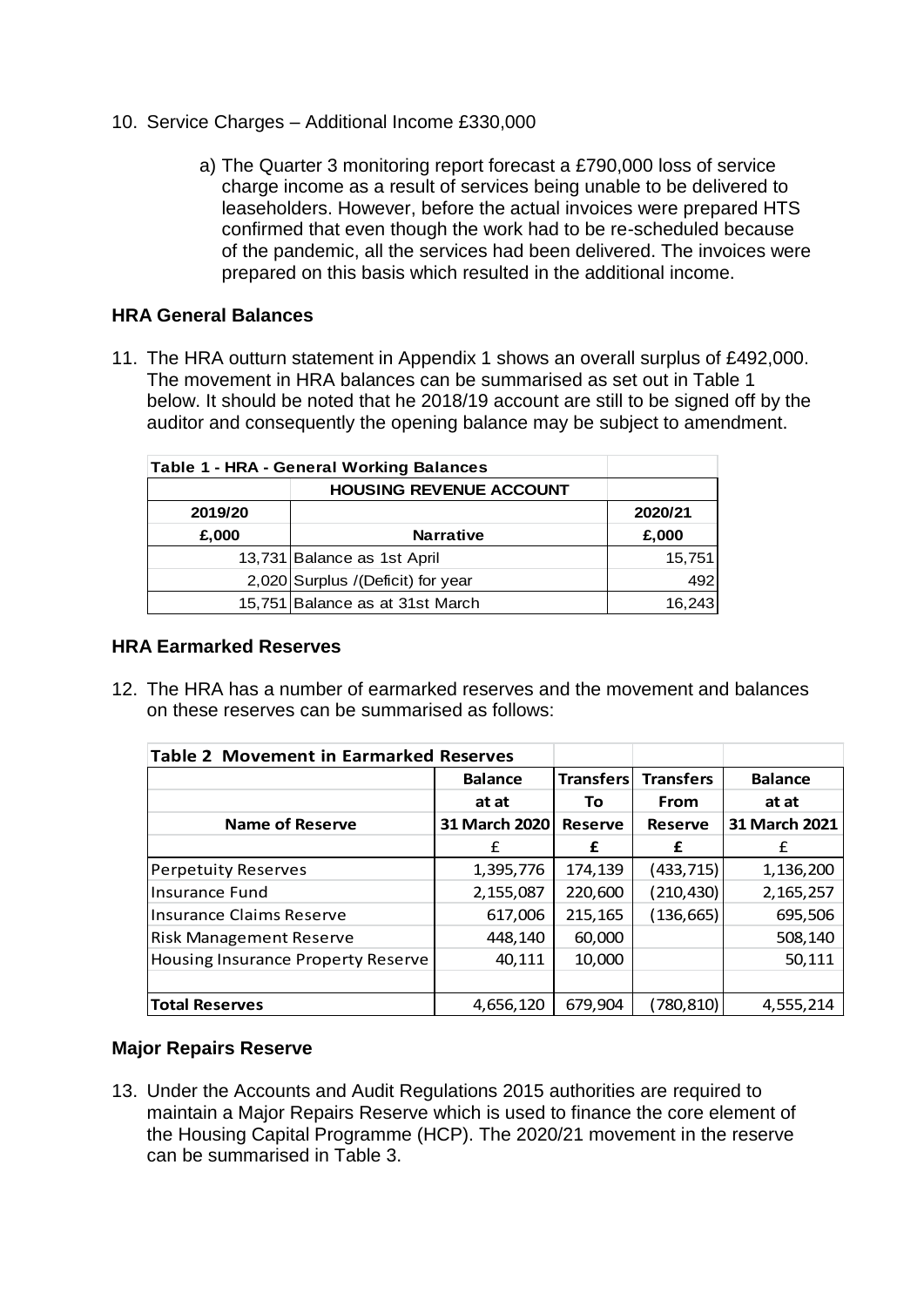| <b>Table 3 - Summary of Major Repairs Reserve</b> |                |                      |                   |                |  |
|---------------------------------------------------|----------------|----------------------|-------------------|----------------|--|
|                                                   | <b>Balance</b> | <b>Contributions</b> | <b>Transfers</b>  | <b>Balance</b> |  |
|                                                   | as at          | Тο                   | <b>To Finance</b> | as at          |  |
| <b>Name of Reserve</b>                            | 31 March 2020  | <b>Reserve</b>       | <b>CAPEX</b>      | 31 March 2021  |  |
|                                                   |                |                      |                   |                |  |
| Major Repairs Reserve                             |                | 10,416,392           | (8, 842, 345)     | 1,574,047      |  |

#### **Retained Right to Buy Receipts**

14. Set out in Table 4 is a summary of the retained right to buy receipts as at the 31 March 2021.

| Year    | Quarter          | <b>Balance</b><br><b>Brought</b><br><b>Forward</b> | <b>Receipts</b><br>Retained | <b>Receipts</b><br><b>Used</b> | <b>Balance</b><br><b>Carried</b><br><b>Forward</b> |
|---------|------------------|----------------------------------------------------|-----------------------------|--------------------------------|----------------------------------------------------|
|         |                  | £                                                  | £                           | £                              | f                                                  |
| 2017/18 | Qtr 2            |                                                    | 1,005,654                   |                                | 1,005,654                                          |
| 2017/18 | Qtr <sub>3</sub> | 1,005,654                                          | 1,226,277                   |                                | 2,231,932                                          |
| 2017/18 | Qtr 4            | 2,231,932                                          | 1,553,847                   |                                | 3,785,779                                          |
|         |                  |                                                    |                             |                                |                                                    |
| 2018/19 | Qtr 1            | 3,785,779                                          |                             |                                | 3,785,779                                          |
| 2018/19 | Qtr 2            | 3,785,779                                          |                             |                                | 3,785,779                                          |
| 2018/19 | Qtr <sub>3</sub> | 3,785,779                                          |                             |                                | 3,785,779                                          |
| 2018/19 | Qtr 4            | 3,785,779                                          |                             | 45,741                         | 3,740,038                                          |
|         |                  |                                                    |                             |                                |                                                    |
| 2019/20 | Qtr1             | 3,740,038                                          | 1,900,339                   | 33,866                         | 5,606,510                                          |
| 2019/20 | Qtr 2            | 5,606,510                                          | 553,213                     | 62,432                         | 6,097,291                                          |
| 2019/20 | Qtr <sub>3</sub> | 6,097,291                                          | 1,181,154                   | 42,028                         | 7,236,417                                          |
| 2019/20 | Qtr 4            | 7,236,417                                          | 1,844,361                   | 68,393                         | 9,012,385                                          |
|         |                  |                                                    |                             |                                |                                                    |
| 2020/21 | Qtr1             | 9,012,385                                          | 533,187                     | 50,187                         | 9,495,384                                          |
| 2020/21 | Qtr 2            | 9,495,384                                          | 365,286                     | 23,847                         | 9,836,823                                          |
| 2020/21 | Qtr <sub>3</sub> | 9,836,823                                          | 308,288                     | 2,335,028                      | 7,810,083                                          |
| 2020/21 | Qtr 4            | 7,810,083                                          | 662,671                     | 1,404,924                      | 7,067,831                                          |

- 15. It can be seen from Table 4 that in Quarter 4 £1.404 million of retained receipts were used to complete purchase programme. As a consequence of the programme the Council met its target and did not have to repay any receipts back to the Ministry of Housing, Communities and Local Government and will not incur any compound interest charges.
- 16. It can also be seen from Table 4 that the balance of retained RTB receipts available at the 31 March 2021 is £7.068 million which is available to provide new affordable housing. In March 2021 the Government announced changes to the rules on the use of retained receipts. With effect from the 1 April 2021 local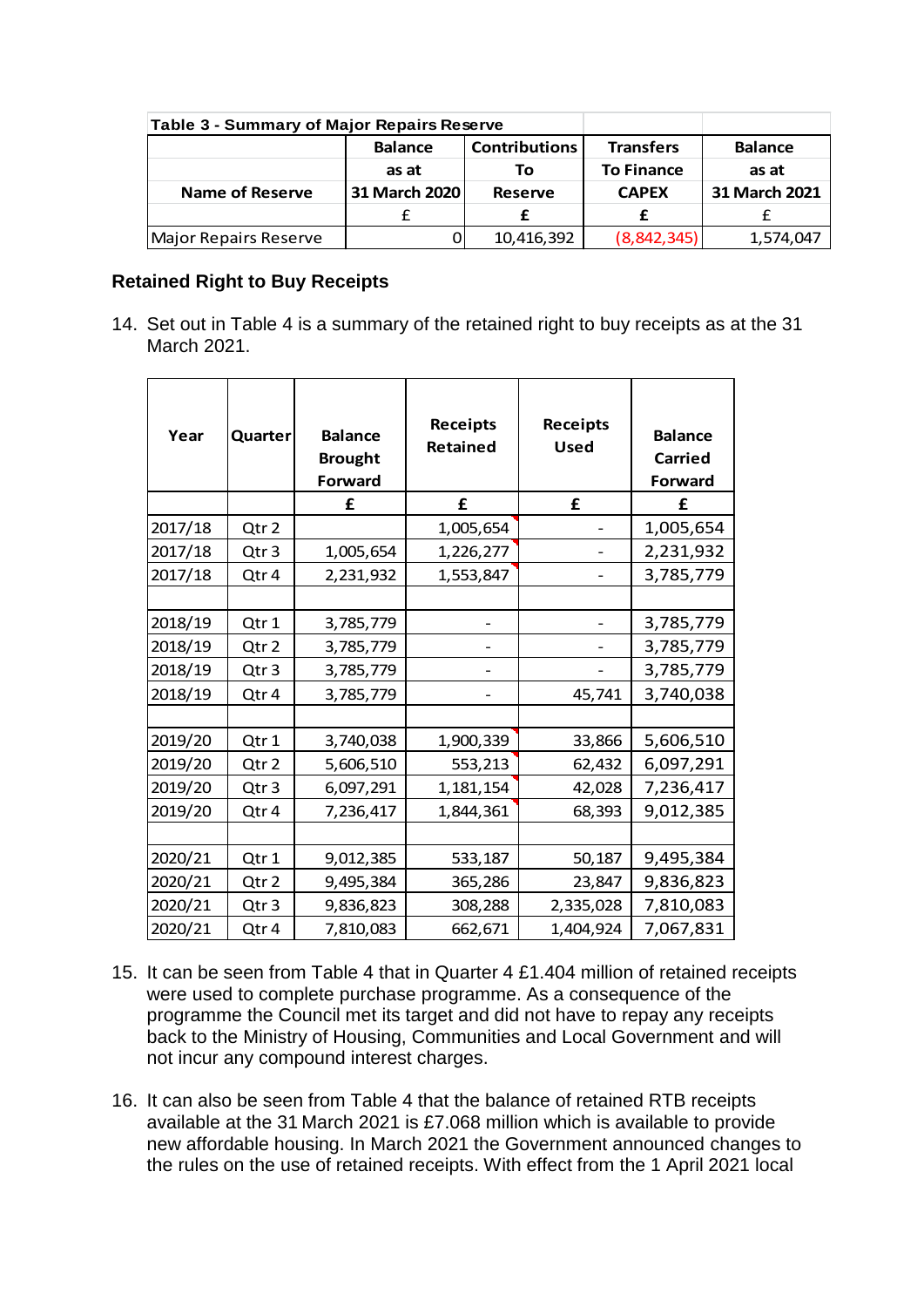authorities can finance 40 percent of new build projects from retained receipts (previously is was capped at 30 percent). In addition, authorities are allowed up to five years to use the receipts instead of the previous three years.

#### **Significant Risks/Opportunities**

17. The current lockdown restrictions are still continuing and as we have already seen are having an impact on the delivery of Housing services. There are significant risks ahead and these will be updated as part of the ongoing review of the HRA budget and business plan. At this stage it is difficult to assess the impact of the restrictions in the long term.

### **IMPLICATIONS**

**Environment and Planning (Includes Sustainability)** None specific. **Author: Andrew Bramidge, Head of Environment and Planning** 

**Finance (Includes ICT, and Property and Facilities)** As contained in the body of the report. **Author: Simon Freeman, Head of Finance and Property and Deputy to the Chief Executive**

**Housing** As contained in the body of the report. **Author: Andrew Murray, Head of Housing**

**Community Wellbeing** None specific. **Author: Jane Greer, Head of Community Wellbeing**

**Governance (Includes HR)** None specific. **Author: Simon Hill, Head of Governance**

### **Appendices**

Appendix 1 – Housing Revenue Account Outturn 2020/21 Appendix 2 – HRA Carry Forward Requests 2020/21

### **Background Papers**

None.

#### **Glossary of terms/abbreviations used**

HCP – Housing Capital Programme HRA – Housing Revenue Account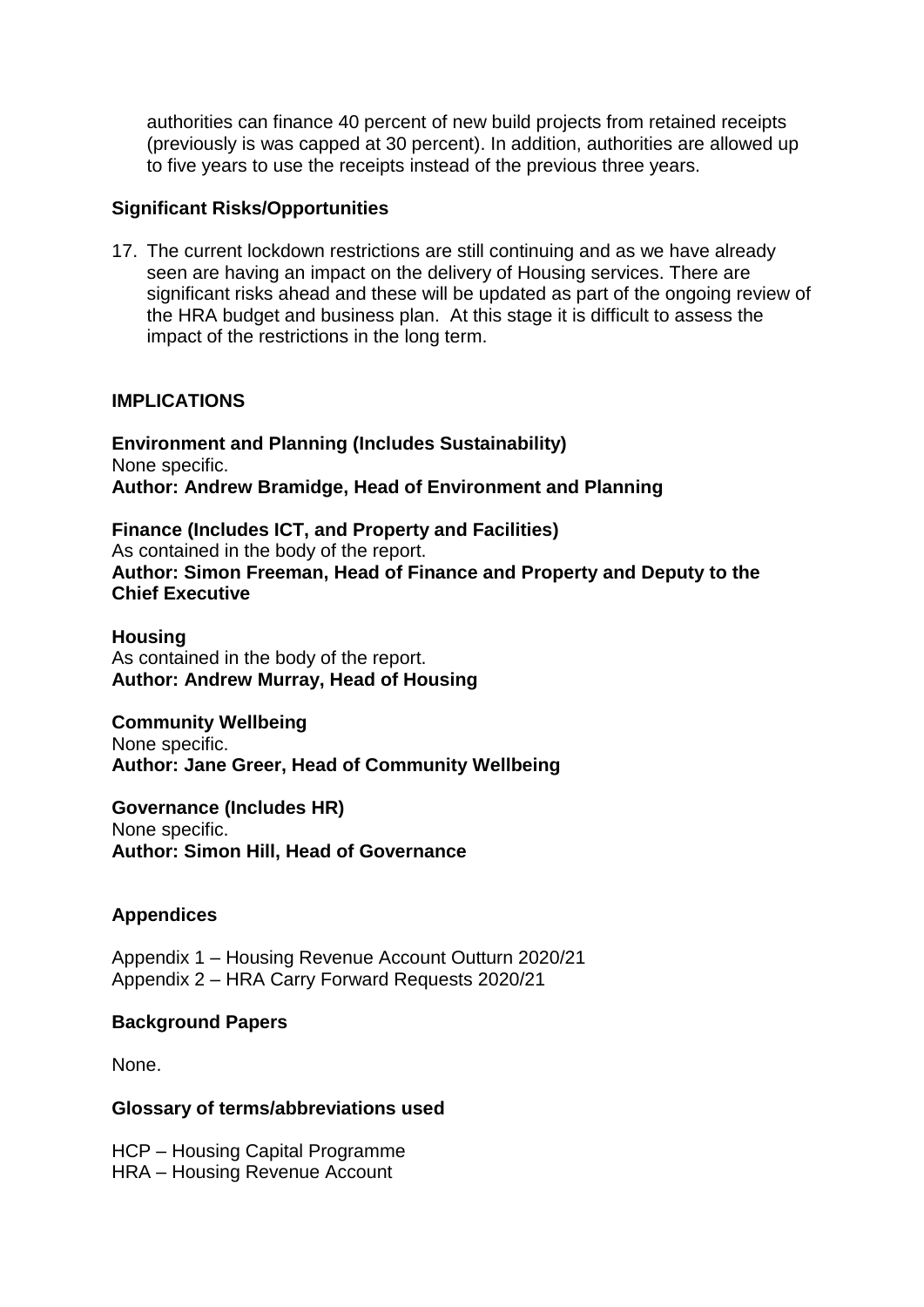HTS – HTS (Property and Environment) Ltd RTB – Right to Buy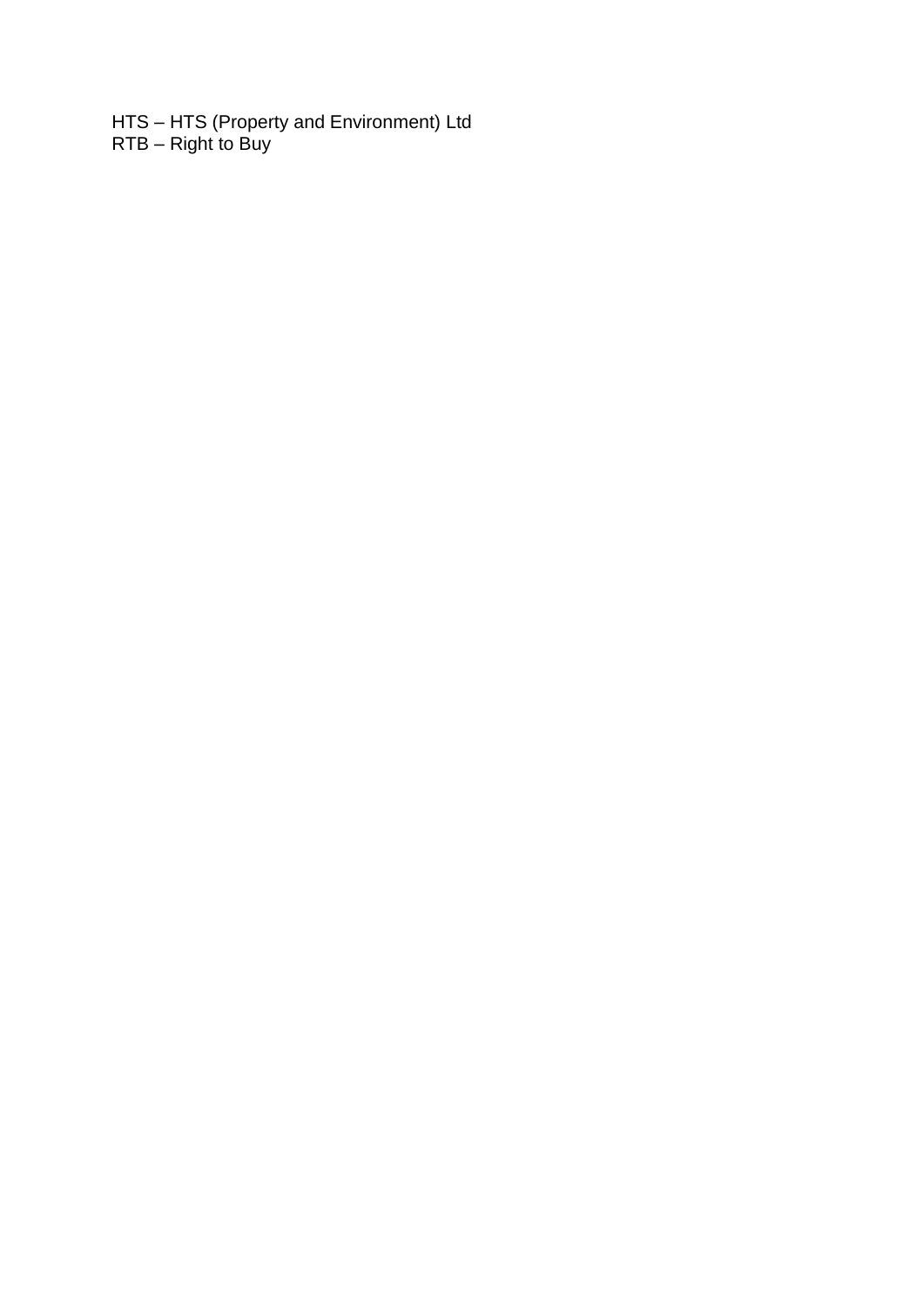| <b>APPENDIX 1</b>                       |               |                |                  |               |          |
|-----------------------------------------|---------------|----------------|------------------|---------------|----------|
| HOUSING REVENUE ACCOUNT OUTTURN 2020/21 |               |                |                  |               |          |
|                                         | 2019/20       | 2020/21        | 2020/21          | 2020/21       | 2020/21  |
|                                         |               | <b>Revised</b> | <b>Quarter 3</b> |               |          |
| <b>HEADING</b>                          | <b>Actual</b> | <b>Budget</b>  | Projected        | <b>Actual</b> | Variance |
|                                         | £'000         | £'000          | £'000            | £'000         | £'000    |
|                                         |               |                |                  |               |          |
| <b>Expenditure</b>                      |               |                |                  |               |          |
|                                         |               |                |                  |               |          |
| <b>General Management</b>               | 10,908        | 13,890         | 13,700           | 12,805        | (895)    |
| Special Management                      | 7,331         | 8,165          | 8,233            | 7,458         | (775)    |
| Repairs                                 | 10,305        | 11,250         | 11,201           | 10,216        | (985)    |
| Rents, Rates & Taxes                    | 85            | 120            | 120              | 121           |          |
| <b>Supporting People</b>                | 5             | 5              | 5                | 3             | (2)      |
| <b>Provision for Bad Debts</b>          | 358           | 363            | 363              | 167           | (196)    |
| Depreciation                            | 10,624        | 10,470         | 10,470           | 10,305        | (165)    |
| <b>Direct Revenue Financing</b>         | 0             | 7,247          |                  |               | O        |
| Debt Management Exp                     | 6             | 16             | 17               | 5.            | (12)     |
| Capital Charges:                        | 6,673         | 7,067          | 7,067            | 6,928         | (139)    |
|                                         |               |                |                  |               |          |
| <b>Total Expenditure</b>                | 46,295        | 58,593         | 51,176           | 48,008        | (3, 168) |
|                                         |               |                |                  |               |          |
| <b>Income</b>                           |               |                |                  |               |          |
|                                         |               |                |                  |               |          |
| <b>Dwelling Rents</b>                   | (42, 155)     | (42, 796)      | (43, 472)        | (42, 987)     | 485      |
| Garage Rents                            | (1,031)       | (1,049)        | (1,020)          | (965)         | 55       |
| <b>Other Rents</b>                      | (62)          | (65)           | (93)             | (84)          | 9        |
| <b>Service Charges: Tenants</b>         | (1, 197)      | (1,053)        | (820)            | (1,015)       | (195)    |
| Service Charges: Leaseholders           | (1,602)       | (2, 176)       | (1,851)          | (2,022)       | (171)    |
| <b>Other Charges for Services</b>       | (1, 457)      | (1,003)        | (752)            | (716)         | 36       |
| <b>Transfers from General Fund</b>      | (616)         | (609)          | (628)            | (602)         | 26       |
| Interest on Revenue Balances            | (195)         | (82)           | (82)             | (109)         | (27)     |
|                                         |               |                |                  |               |          |
| <b>Total Income</b>                     | (48, 315)     | (48, 834)      | (48, 718)        | (48, 499)     | 219      |
|                                         |               |                |                  |               |          |
|                                         |               |                |                  |               |          |
| Balance at 1 April                      | (13, 731)     | (15, 751)      | (15, 751)        | (15, 751)     |          |
| (Surplus) / Deficit for year            | (2,020)       | 9,760          | 2,458            | (492)         | (2,950)  |
|                                         |               |                |                  |               |          |
| Balance in hand at 31 March             | (15, 751)     | (5,991)        | (13, 293)        | (16, 243)     | (2,950)  |